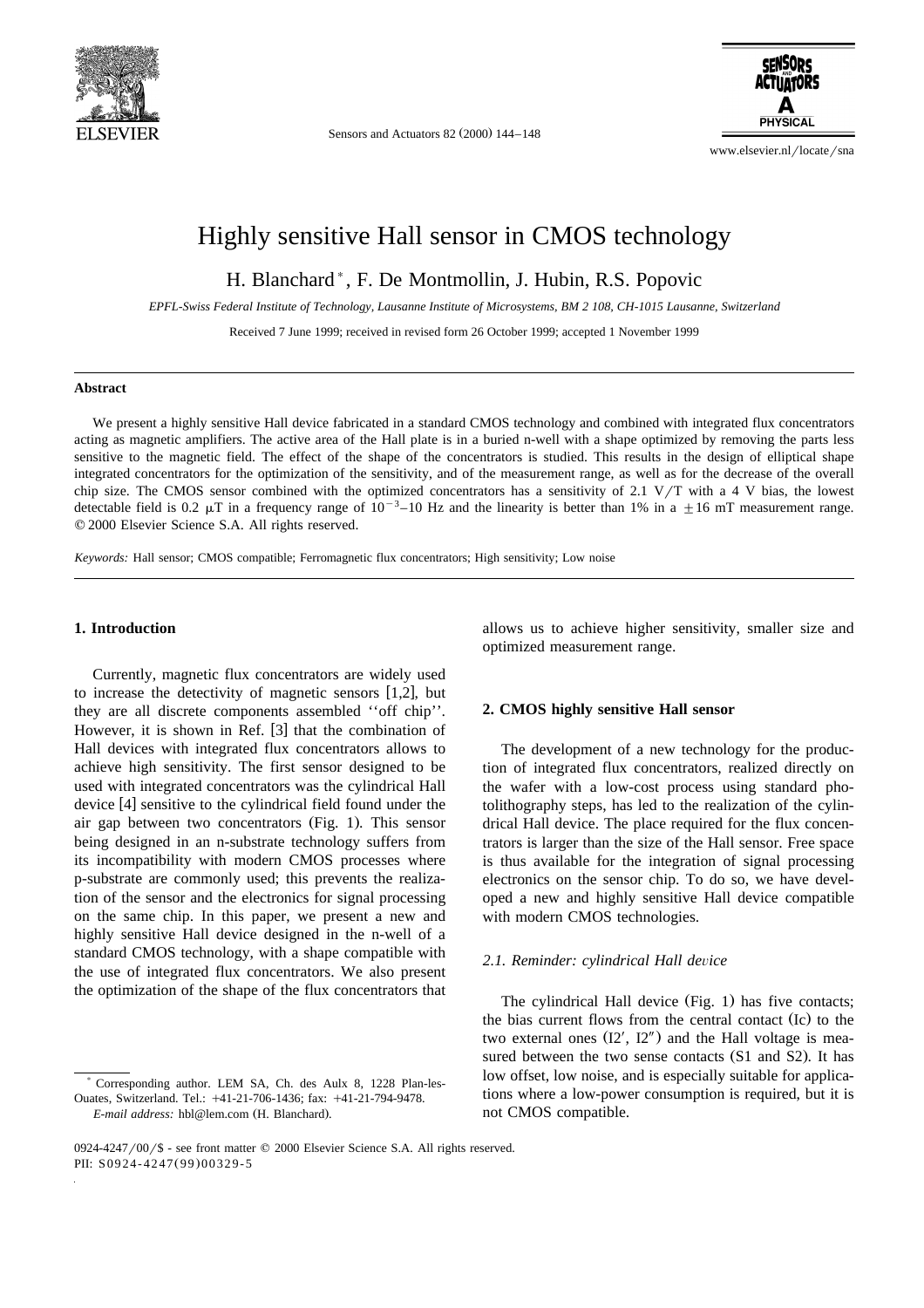

Fig. 1. Cylindrical Hall device sensitive to the cylindrical field under the air gap between two flux concentrators.

#### 2.2. New CMOS hall device

The direct way to design a CMOS sensor based on the cylindrical Hall device would be to copy the design of the cylindrical Hall device and to define the active area with the n-well. The result of such a design is shown in Fig. 2. This device shows a contact distribution similar to that of the cylindrical Hall device. Since it is a planar device, the sensitivity to a cylindrical field is lost but it is still sensitive to the part of the field leaving the concentrators perpendicularly to the wafer plane. However, as explained below, the design of this sensor is not optimal.

The sensor shown in Fig. 2 can be considered as a combination of three Hall devices connected in parallel: the left side, the right side, and the central part constituted by the n-well portion below the contacts. A cut view of the central part through the cut plane shown in Fig. 2 is shown in Fig. 3a. This part of the sensor is a degenerate very narrow and very thick five-terminal parallel field Hall sensor with a very low sensitivity. A device constituted of the central part only has been realized and tested. A current related sensitivity of only  $0.3 \text{ V/T}$  has been measured. The left side and the right side of the sensor are devices close to conventional five-terminal parallel field



Fig. 3. Central part of two CMOS versions of the cylindrical Hall device. In a preliminary version (a), the sensitivity is decreased by the current that flows in a degenerate very thin Hall sensor. After optimization (b), this current is avoided by the p-substrate zones.

Hall sensors. The Hall voltage at the output of the sensor shown in Fig. 2 will be an average value of the Hall voltages obtained for each of the three parts in parallel. As the central part produces a very low Hall voltage, the sensitivity of the global sensor is decreased. As a part of the current that flows directly between the contacts in the central region (see Fig. 3a), the power consumption is high.

But the direct conduction between contacts in the central part can be avoided by designing the n-well in such a way as to have p-substrate zones between the contacts (Fig. 3b). In this case, the Hall sensor is only constituted by the left side and the right side devices connected in parallel; the central part provides the connections of the sensor (see Fig. 4). This sensor can be viewed as a combination of two five-terminal parallel field Hall devices connected in parallel. In the way they are connected, the global sensor is sensitive to the magnetic field difference between the two sides. When this sensor is combined with flux concentrators, the magnetic fields seen by each side are of opposite sign. This gives the maximum magnetic field difference, and thus, the maximum output voltage. Compared to the CMOS Hall sensor of Fig. 2 with the central zone as shown in Fig. 3a, the current-related sensitivity of the optimized sensor shown in Fig. 4 is doubled.



Cut plane for next Fig.

Fig. 2. Transposition of the cylindrical Hall device in a CMOS design. The  $n +$  contacts position is copied and the active area is defined in an n-well.



Fig. 4. Highly sensitive CMOS Hall sensor integrated in an n-well. A  $p+$ shallow layer prevents surface effects. The empty space surrounding the sensor represents the p-substrate.